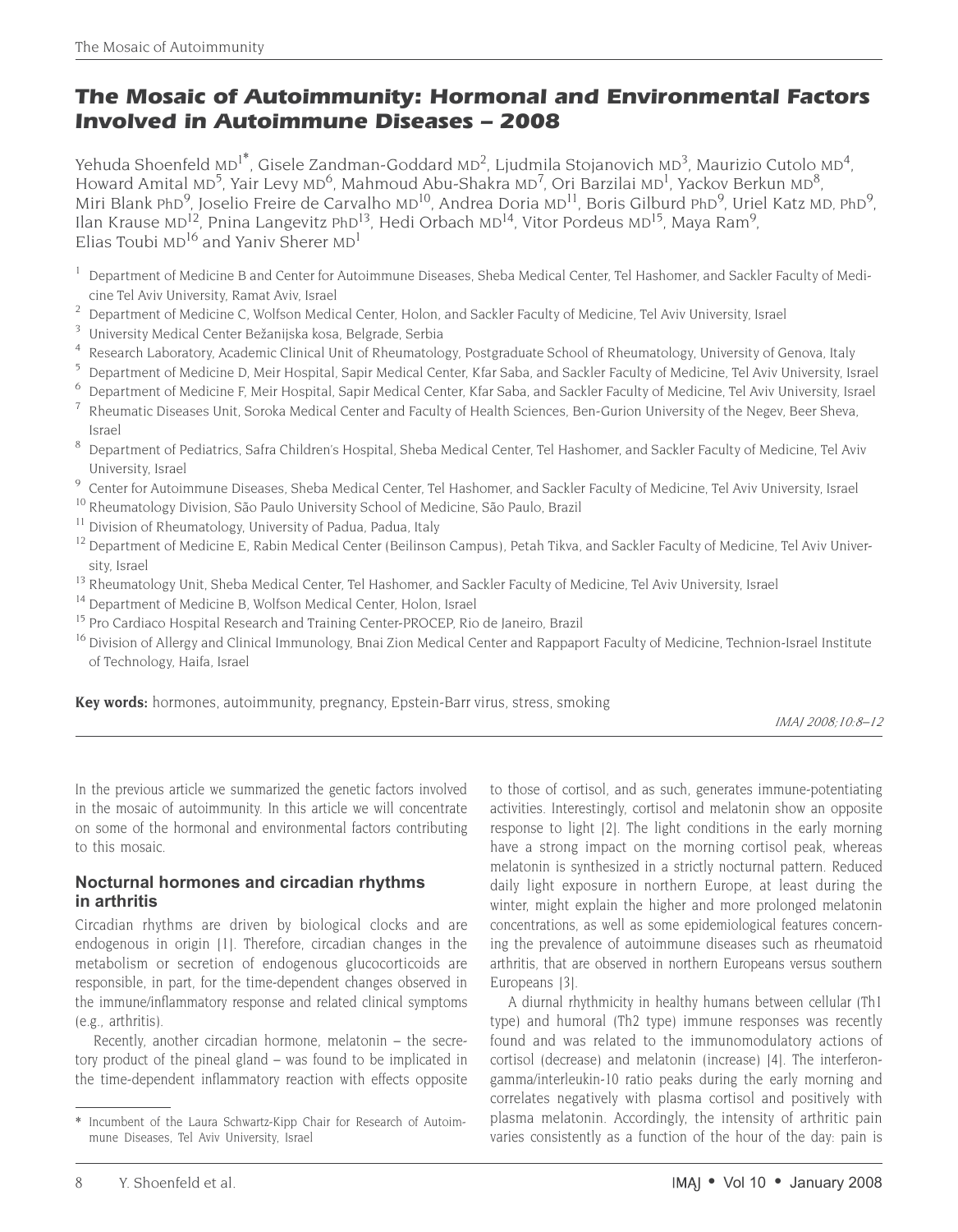greater after waking up in the morning than in the afternoon or evening.

The reduced cortisol and adrenal androgen secretion observed during testing in rheumatoid arthritis patients not treated with glucocoticoids should be considered as a "relative adrenal insufficiency" in the presence of a sustained inflammatory process; it allows Th1 type cytokines to be produced in higher amounts after midnight. The clinical conclusion is that the right timing (early morning) for the glucocorticoid "replacement" therapy in arthritis is fundamental and well justified by the circadian rhythms of the inflammatory mechanisms.

#### **Estrogen, autoimmunity and systemic lupus erythematosus**

The impact of estrogens on the immune system is momentous. Not only natural hormones, but also endocrine disruptors, such as environmental estrogens, act in conjunction with other factors to override immune tolerance to self-antigens [5].

Murine experimental studies demonstrated that the gender bias in the prototypical autoimmune disease systemic lupus erythematosus may be influenced by sex hormones and genetic factors. The female hormones estrogen and prolactin act as immunostimulators, accelerating onset of the disease and causing early mortality in the NZB/W F1 murine model of lupus [5]. Also, both estrogen and prolactin induced lupus in mice, which are not spontaneously autoimmune, by impairing the deletion of autoreactive B cells. Estrogen leads to the survival and activation of autoreactive B cells by eliciting T cell-independent autoreactive marginal zone B cells [6]. An elevation in serum levels of estradiol facilitates the maturation of a pathogenic naive autoreactive B cell repertoire and hampers the maturation of a potentially protective autoreactive B cell repertoire [7].

Blockade of estrogen and inhibition of prolactin secretion with selective estrogen receptor modulators and bromocriptine, respectively, provides a therapeutic effect in lupus-prone mice, as well as in mice with estrogen- or prolactin-induced lupus. Tamoxifen prevents the development of estrogen-induced murine lupus by deterring DNA-reactive B cells from becoming marginal zone B cells, which are known to harbor autoreactivity in this hormone-induced model of lupus. Raloxifene increases survival in MRL/lpr lupus-prone mice by mitigating the progression of lupus nephritis.

Estrogen receptor-beta activation plays the predominant and immunostimulatory role in the estrogen-mediated modulation of lupus, but at the same time appears to have a slightly immunosuppressive effect on this disease, as shown in ovariectomized NZB/NZW F1 mice treated with specific estrogen receptor antagonists [8]. In addition to the inhibitory effect on the production of Th1 cytokines (IL-12, tumor necrosis factor-alpha, IFNγ), estrogen stimulates the production of Th2 cytokines (Il-10, IL-4, transforming growth factor-beta) [9].

The effects of the hormones are genetically determined, and

it has been established that certain genetic factors (e.g., lupus susceptibility locus Sle3) synergize with prolactin to allow the development of lupus. In contrast to female sex hormones, androgens have an ameliorative effect on disease activity in lupus-prone mice [10].

Alterations of specific gender-associated genetic factors are linked to murine lupus. The Yaa mutation on the Y chromosome of lupus-prone BXSB male mice contains a duplication of a set of genes from the X chromosome. One of these duplicated genes encodes for TLR7, and the extra copy of this gene leads to a doubling of the RNA receptor and renders the BXSB mice predisposed to an autoimmune response to the body's own RNA [5].

Hyperprolactinemia was observed in 15–33% of SLE patients. The activity of the disease is related, most probably, to the 23 kD prolactin (little prolactin). In two studies bromocriptine treatment for mild to moderate SLE significantly improved disease activity and reduced the flare rate. Discontinuation of bromocriptine was followed by a flare of disease activity [11].

Exposure of the immune system to estrogens may be endogenous or exogenous, the latter by introduction for therapeutic purposes. Artificial hyper-estrogenic states can affect SLE disease activity: ingestion of oral contraceptives high in estrogen content by young women and hormone replacement therapy for post-menopausal women may be associated with mild disease flare-up. Ovarian stimulation may lead to the development of SLE or induction of SLE flares [5].

A hormonal dysequilibrium can also influence the development of lupus. Injection of a pathogenic idiotype, human anti-DNA (16/6 Id+) antibody to BALB/c female mice and orchiectomized male mice treated with estrogen caused a rapid outburst of the disease 3 months after immunization, while non-estrogen-treated mice developed the disease 5 months after immunization. The sex steroid metabolism of patients with Klinefelter's syndrome and SLE is similar to that of women with SLE. Hyper-estrogenic states in transgender males may lead to the development of lupus.

The mechanisms by which potential sources of environmental estrogens – such as plastic bottles, pesticides, industrial chemicals, and phytoestrogens – could alter the immune system (oral, aerosol, or dermal routes) by mimicking natural hormones, blocking hormonal binding to estrogen receptors, or altering the metabolism of natural estrogens are yet to be established [5].

# **Pregnancy and autoimmunity**

Pregnancy is a condition in which profound immune-endocrine changes occur in order to achieve immunosuppression and tolerance by the immune system to paternal and fetal antigens [12]. Steroid hormones play an important role because of their strong modulating effects on the immune system. Hormones account for the higher immune reactivity and susceptibility to autoimmunity in females compared to males during the reproductive age. Estrogens seem to be mainly implicated as major enhancers

IL = interleukin

 $IFN = interferon$ 

SLE = systemic lupus erythematosus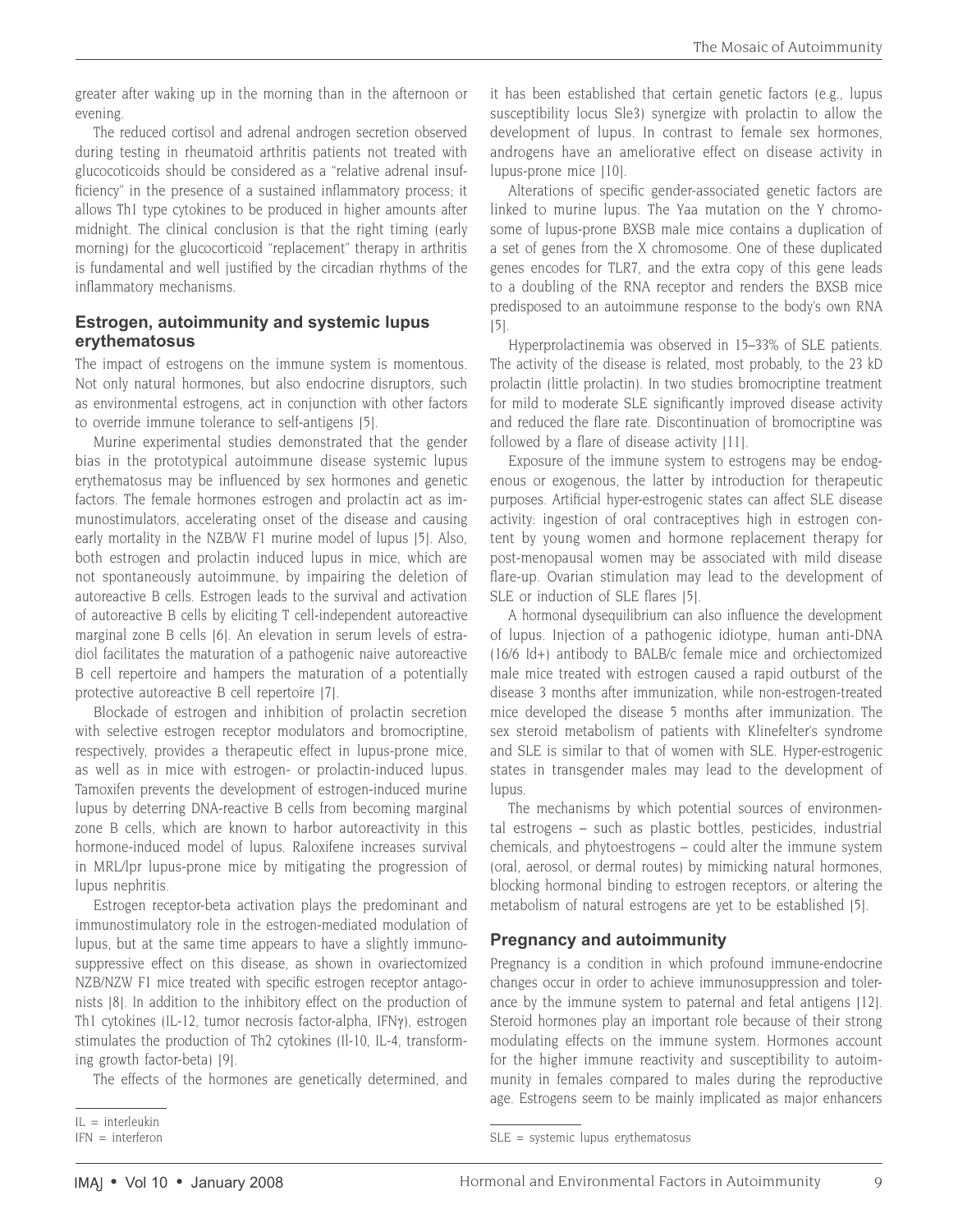of the immune response, whereas cortisol and androgens seem to act as natural suppressors [12]. It is well known that estrogens progressively increase in maternal circulation during pregnancy, particularly in the third trimester. Although less markedly, an increase in cortisol and progesterone was also observed during pregnancy.

Progesterone is the crucial hormone during the first part of pregnancy and the precursor of some fetal hormones. It also has other functions, some of which are still partially unknown. Its origin is placental since it is secreted by the corpus luteum during the first 6–8 weeks of gestation. During normal pregnancy progesterone levels are four to six times higher than non-pregnancy levels. Deoxicorticosterone, one of its metabolites, is found in concentrations 1000 times higher than that in the non-pregnant state, but the physiologic role of this hormone is still not known [12].

Estrogen concentration is also significantly increased during pregnancy, reaching levels three to eight times higher than normal levels [13]. This increase is the result of a unique interchange between mother and fetus. The fetus uses the pregnenolone produced by the placenta in order to produce adrenal dehydroepiandrosterone and dehydroepiandrosterone sulphate. These hormones are metabolized to androstenedione and testosterone at the level of the placenta. Finally, they are rapidly converted to estrone and estradiol and released into the maternal circulation.

The physiological increase of cortisol, progesterone, estradiol and testosterone during the third trimester of pregnancy seems to lead to Th2 cytokine polarization both at the systemic level and at the fetomaternal interface [14]. Therefore, the suppression of the immune response mediated by Th1 cytokines seems to be essential for fetal survival.

Elevated levels of Th2 cytokines, such as IL-10, have been found in the placenta and amniotic fluid during the third trimester of pregnancy [12]. It has also been demonstrated that during pregnancy IL-6 serum levels gradually increase in the maternal circulation and even more so during labor [1]. TNFα serum levels do not vary during pregnancy, whereas those of the TNF $\alpha$  soluble receptors increase – probably to protect the fetus from the dangerous effects of TNF $\alpha$  [12].

It is known that glucocorticoids inhibit IL-1, TNFα, IFNγ and IL-2 production and stimulate IL-10, IL-4 and IL-13 synthesis, confirming a modulatory effect on the balance between antiinflammatory/immunosuppressive responses during pregnancy. At physiological concentrations progesterone stimulates IL-4 (Th2 cytokine) synthesis, whereas estradiol stimulates TNFα production (Th1 cytokine). In contrast, at pharmacological levels, such as those observed during the second part of pregnancy, progesterone inhibits TNFα secretion and stimulates IL-10 production in T lymphocyte clones, leading to an increased humoral immune response [12].

Autoimmune rheumatic diseases affect young females in their childbearing years. Over the last few decades the improvement in survival as well as in quality of life in patients affected with autoimmune diseases has led to an increased number of pregnancies during the course of such diseases.

It is noteworthy that some autoimmune diseases (such as SLE), which are mainly mediated by Th2 cytokines, tend to occur or relapse during pregnancy [15], whereas Th1-mediated diseases (such as rheumatoid arthritis) tend to improve. In both cases there is a flare or onset of disease during the postpartum period, when the anti-inflammatory Th2 cytokines collapse due to a modification in the balance between estrogens and androgens and to an increase in prolactin levels [12].

Data on pregnancy outcome in other autoimmune diseases such as ankylosing spondylitis, Sjögren's syndrome, undifferentiated connective tissue diseases, systemic sclerosis, polymyositis dermatomyositis and systemic vasculitis, are limited mainly because most of them are rare and their onset occurs after the age of 40 [16].

# **EBV infection represents the relationship between infection and autoimmunity**

When discussing the mosaic of autoimmunity we must consider environmental factors as contributors to the development of autoimmune diseases. Of all, most probably the most important environmental factor is infection by a microbial agent. Briefly, there are five main mechanisms by which such an infection can lead to an autoimmune disease. The first is molecular mimicry where the infecting agent may incorporate an epitope that is structurally similar to that of a self-antigen. The second is a phenomenon known as "epitope spreading," where an exaggerated local activation of antigen-presenting cells due to an inflammatory state may cause over-processing and over-presentation of antigens that may cause the priming of large numbers of T cells with broad specificities, thus encouraging the development of the autoimmune disease. The third refers to polyclonal activation, a mechanism where an infection of B cells results in B cell proliferation, enhanced antibody production, and the generation of circulating immune complexes which may cause damage to self-tissues. Bystander activation, the fourth mechanism, describes a situation where enhanced cytokine production induces the expansion of autoreactive T cells whose prior number was insufficient to produce an overt disease. Finally, viral and bacterial super-antigens possess the ability to bind to the variable domain of the T cell receptor beta chain along with the ability to bind to a wide variety of major histocompatibility complex class 2 molecules, thereby allowing them to bind to a wide variety of T cells, irrespective of their specificity, and to induce an autoimmune reaction.

EBV infection is, to date, the most well-established relationship between a viral infection and the development of an autoimmune disease. The best understood relationship is that of EBV and SLE. Several explanations have been offered for this interesting association, yet molecular mimicry between EBV nuclear antigen-1 and lupus-specific antibodies such as antidsDNA, anti-Ro and anti-La, is considered the most profound.

TNF = tumor necrosis factor

EBV = Epstein-Barr virus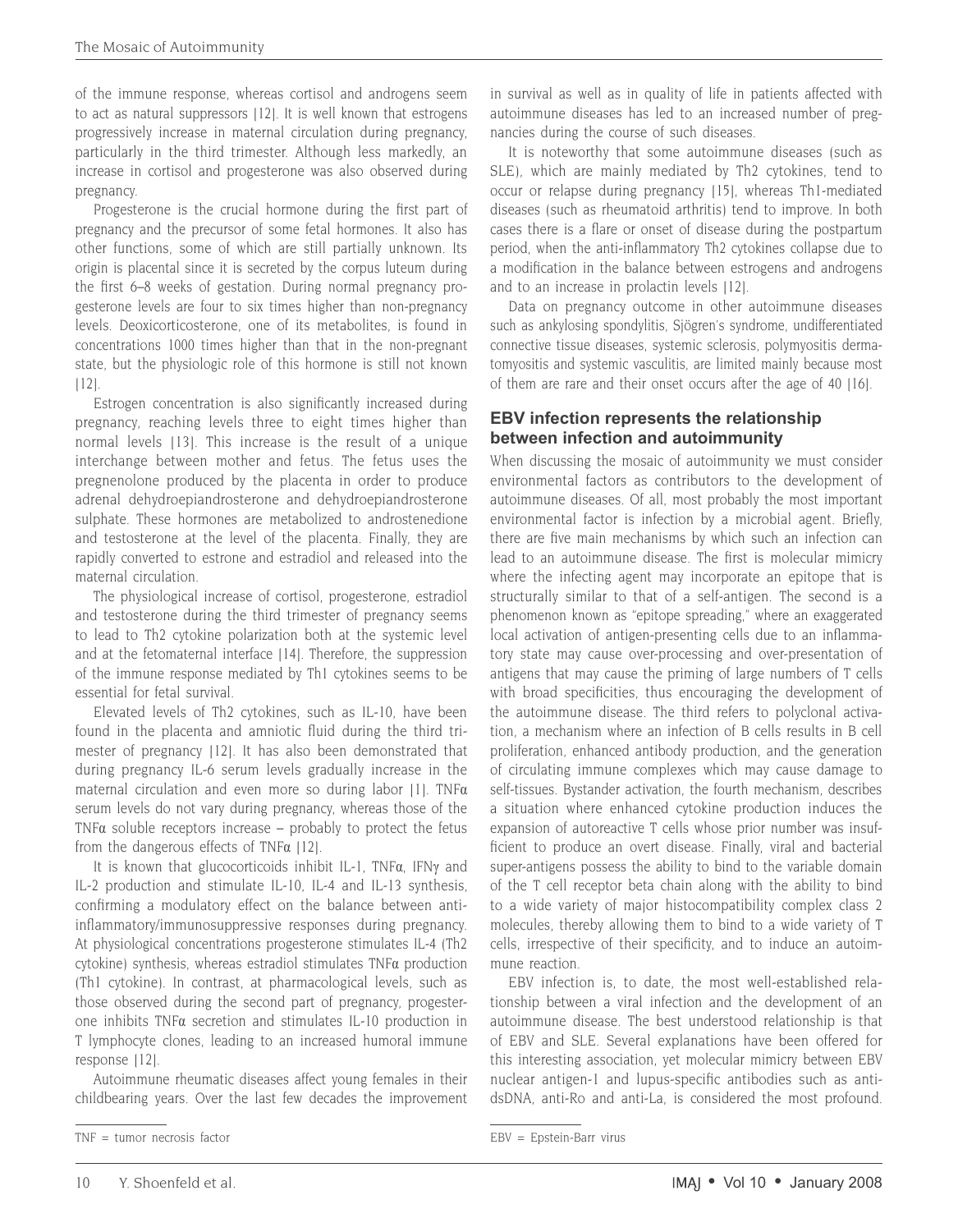As previously reviewed [17], EBV has been associated with many chronic autoimmune diseases, including SLE, rheumatoid arthritis, multiple sclerosis, Sjögren's syndrome, autoimmune thyroiditis, autoimmune hepatitis and Kawasaki disease. Recently, we observed a higher prevalence of EBV antibodies in polymyositis patients when compared to controls, thus raising the possibility that EBV plays a role in the pathogenesis of polymyositis as well  $[18]$ .

### **Vaccines and adjuvants in the mosaic of autoimmunity**

Since 1796, when Edward Jenner inoculated cowpox material and prevented smallpox in 12 people, vaccination has been used as an indispensable tool against infectious diseases. In fact, it may be considered one of the greatest medical discoveries since it succeeded in totally eradicating some diseases around the world (plague and smallpox) and consequently improved the quality of life and survival of entire populations [19].

However, several adverse effects can ensue from the vaccination, ranging from local reactions to systemic side effects, such as fever, flu-like symptoms, gastrointestinal disorders and, in the last two to three decades, the most serious – autoimmune diseases [20]. Considerable data have recently been gathered with regard to involvement of the immune system following vaccination, although its precise role has not been fully elucidated [21]. Several authors have postulated that the autoimmunity process could be triggered or enhanced by vaccine immunogen content as well as by adjuvants, which are used to increase the immune reaction [19].

A common target for the occurrence of autoimmune complications is the central nervous system, with the appearance of demyelinating disorders such as multiple sclerosis, and other neurological conditions, e.g., Guillain-Barré syndrome and autism.

Other autoimmune diseases that may occur after vaccination include arthritis, rheumatoid arthritis, reactive arthritis, SLE, diabetes mellitus, thrombocytopenia, vasculitis, Reiter's syndrome, dermatomyositis, and polyarteritis nodosa. Other vaccines reported to be associated with the onset of autoimmune disorders are the following: rubella, mumps and measles; influenza; diphtheria, pertussis and toxoid; typhoid; hepatitis A and B; tetanus; Meningococcus; Bacillus Calmette-Guerin; rabies; smallpox; and poliovirus vaccines (practically all types).

The relationship between vaccines and autoimmunity is bi-directional. On the one hand, vaccines prevent infectious conditions, and in turn prevent the development of an overt autoimmune disease which in some individuals is triggered by infections. On the other hand, many case reports and series that describe autoimmune diseases post-vaccination strongly suggest that vaccines can trigger autoimmunity.

It is important to emphasize that a temporal relationship between autoimmunity and a specific vaccine is not always apparent. This matter is complicated by the fact that one vaccine may cause more than one autoimmune phenomenon and, likewise, a particular immune process may be caused by more than one vaccine [20].

Appropriate epidemiological studies should be undertaken to confirm the case reports or series where familial or genetic risk factors for autoimmune conditions were found in many of the patients who developed autoimmune disturbances after vaccination. In this way, vaccination should be considered part of the mosaic of autoimmunity, in which abrogation of an infectious disease could concomitantly induce another autoimmune disease. In summary, throughout our lifetime the normal immune system walks a fine line between preserving normalcy and the development of autoimmune disease [21].

# **Stress as a trigger for autoimmune disease** [22,23]

Physical and psychological stresses have also been implicated in the development of autoimmune disease, as evidenced by numerous animal and human studies demonstrating the effect of sundry stressors on immune function. Moreover, many retrospective studies found that a high proportion (up to 80%) of patients reported uncommon emotional stress before disease onset. Several studies suggest that stress is not only a participating factor but may also be a cause of disease exacerbations. Unfortunately, it is a vicious circle because not only does stress cause disease, the disease itself causes considerable stress in patients.

Hans Selye defined stress as "a non-specific response of the body to any demand made upon it." Selye's theory about the effects of stress has been shown to be applicable to any sort of stress. However, the word "stress" has been oversimplified and manipulated in public usage. It is worth repeating that the stress system orchestrates body and brain responses to the environment. Stress may be related to work (internal), community (external), or family; it may be cumulative or related to a particular critical incident. The possible role of psychological stress and the major stress-related hormones as etiologic factors in the pathogenesis of autoimmune disease were discussed in recent reviews. It was presumed that neuroendocrine hormones triggered during stress may lead to immune dysregulation or altered or amplified cytokine production, resulting in autoimmune diseases. Various types of transmitter substances of the neuroendocrine-immune network include epinephrine, norepinephrine, acetylcholine, substance P, vasoactive intestinal peptide, glucagon, insulin, cytokines, growth factors, and numerous other mediators. The stress response and induction of a dysregulation of cytokine balance can trigger the hypothalamic-pituitary-adrenal axis and sympathetic nervous system. In addition, the multiple roles of Th2 cells in maintaining allergic inflammation and altering the balance between Th1 and Th2 responses are important mechanisms for allergic inflammation and tissue damage. These new concepts of neuroendocrine immunology are necessary to better understand the role of stress in the pathogenesis of autoimmune diseases and to improve the treatment. Therefore, the treatment for autoimmune diseases should include stress management and behavioral intervention to prevent stress-related immune imbalances. Different stress reactions should be discussed in patients with autoimmune diseases, and questionnaires on trigger factors